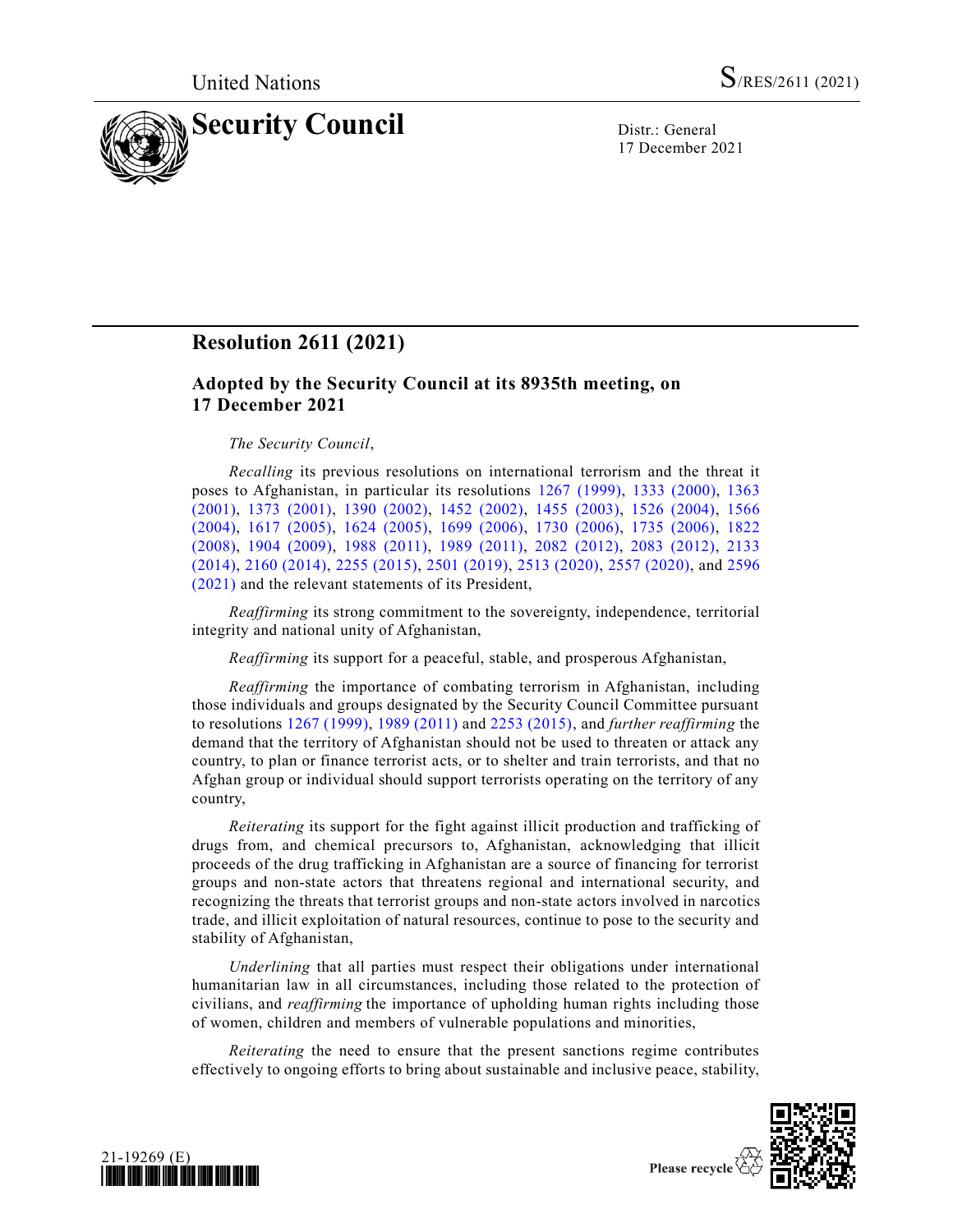and security in Afghanistan, and *noting* the importance of the sanctions review when appropriate,

*Determining* that the situation in Afghanistan continues to constitute a threat to international peace and security, and reaffirming the need to combat this threat by all means, in accordance with the Charter of the United Nations and international law, including applicable human rights, refugee and humanitarian law, stressing in this regard the important role the United Nations plays in this effort,

*Acting* under Chapter VII of the Charter of the United Nations,

#### **Measures**

1. *Decides* that all States shall continue to take the measures required by paragraph 1 of resolution [2255 \(2015\)](https://undocs.org/en/S/RES/2255(2015)) with respect to individuals and entities designated prior to the date of adoption of resolution [1988 \(2011\)](https://undocs.org/en/S/RES/1988(2011)) as the Taliban, as well as other individuals, groups, undertakings and entities associated with the Taliban in constituting a threat to the peace, stability and security of Afghanistan as designated by the Committee established in paragraph 30 of resolution 1988 ("the Committee") in the 1988 Sanctions List ("the List");

2. *Decides*, in order to assist the Committee in fulfilling its mandate, that the 1267/1988 Analytical Support and Sanctions Monitoring Team ("Monitoring Team"), established pursuant to paragraph 7 of resolution [1526 \(2004\),](https://undocs.org/en/S/RES/1526(2004)) shall continue to support the Committee for a period of twelve months from the date of expiration of the current mandate in December 2021, with the mandate set forth in the annex to this resolution, and further requests the Secretary-General to make the necessary arrangements to this effect, and highlights the importance of ensuring that the Monitoring Team receives the necessary administrative and substantive support to effectively, safely and in a timely manner fulfil its mandate, including with regard to duty of care in high risk environments, under the direction of the Committee, a subsidiary organ of the Security Council;

3. *Directs* the Monitoring Team to gather information on instances of non-compliance with the measures imposed in resolution [2255 \(2015\)](https://undocs.org/en/S/RES/2255(2015)) and to keep the Committee informed of such instances, as well as to facilitate, upon request by Member States, assistance on capacity-building, encourages Committee members to address issues of non-compliance and bring them to the attention of the Monitoring Team or the Committee, and further directs the Monitoring Team to provide recommendations to the Committee on actions taken to respond to non-compliance;

4. *Decides* to actively review the implementation of the measures outlined in this resolution and to consider adjustments, as necessary, to support peace and stability in Afghanistan;

5. *Decides* to remain actively seized of the matter.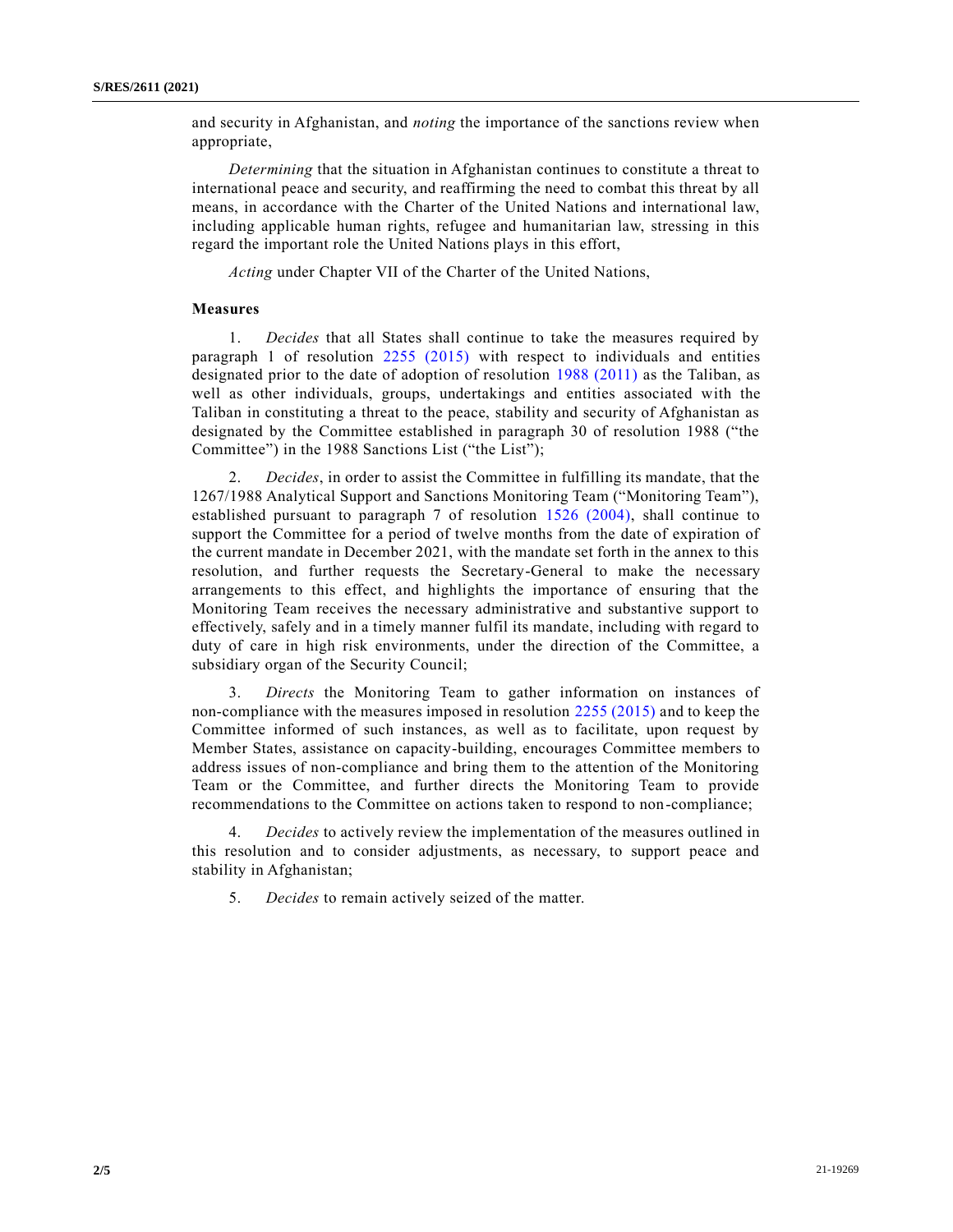### **Annex**

In accordance with paragraph 3 of this resolution, the Monitoring Team shall operate under the direction of the Committee and shall have the following responsibilities:

(a) To submit, in writing, an annual comprehensive, independent report to the Committee, on implementation by Member States of the measures referred to in paragraph 1 of this resolution, including specific recommendations for improved implementation of the measures and possible new measures;

(b) To assist the Committee in regularly reviewing names on the List, including by undertaking travel on behalf of the Committee as a subsidiary organ of the Security Council and contact with Member States, with a view to developing the Committee's record of the facts and circumstances relating to a listing;

(c) To assist the Committee in following up on requests to Member States for information, including with respect to implementation of the measures referred to in paragraph 1 of this resolution;

(d) To submit a comprehensive programme of work to the Committee for its review and approval, as necessary, in which the Monitoring Team should detail the activities envisaged in order to fulfil its responsibilities, including proposed travel on behalf of the Committee;

(e) To gather information on behalf of the Committee on instances of reported non-compliance with the measures referred to in paragraph 1 of this resolution, including by, but not limited to, collating information from Member States and engaging with related parties, pursuing case studies, both on its own initiative and upon the Committee's request, and to provide recommendations to the Committee on such cases of non-compliance for its review;

To present to the Committee recommendations, which could be used by Member States to assist them with the implementation of the measures referred to in paragraph 1 of this resolution and in preparing proposed additions to the List;

To assist the Committee in its consideration of proposals for listing, including by compiling and circulating to the Committee information relevant to the proposed listing, and preparing a draft narrative summary referred to in paragraph 26 of resolution [2255 \(2015\);](https://undocs.org/en/S/RES/2255(2015))

(h) To bring to the Committee's attention new or noteworthy circumstances that may warrant a delisting, such as publicly reported information on a deceased individual;

(i) To consult with Member States in advance of travel to selected Member States, based on its programme of work as approved by the Committee;

(j) To encourage Member States to submit names and additional identifying information for inclusion on the List, as instructed by the Committee;

(k) To consult with the Committee or any relevant Member States, as appropriate, when identifying individuals or entities that could be added to, or removed from, the List;

(l) To present to the Committee additional identifying and other information to assist the Committee in its efforts to keep the List as updated and accurate as possible;

(m) To collate, assess, monitor and report on and make recommendations regarding implementation of the measures, including by key Afghan institutions and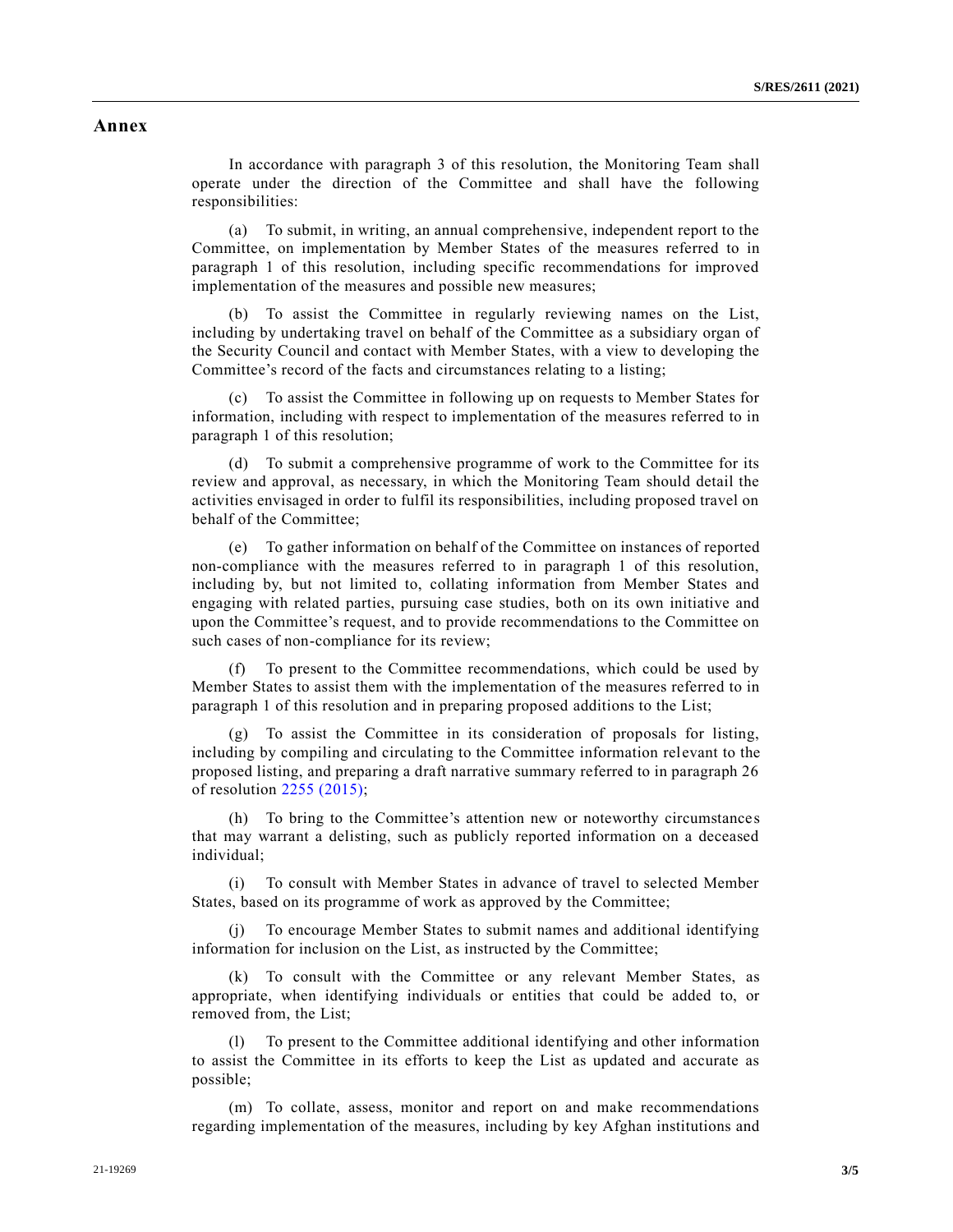any capacity assistance requirements; to pursue case studies, as appropriate; and to explore in depth any other relevant issues as directed by the Committee;

(n) To consult with Member States and other relevant organizations and bodies, including United Nations Assistance Mission in Afghanistan (UNAMA) and other United Nations agencies, and engage in regular dialogue with representatives in New York and in capitals, taking into account their comments, especially regarding any issues that might be reflected in the Monitoring Team's reports referred to in paragraph (a) of this annex;

(o) To cooperate closely with the United Nations Office on Drugs and Crime (UNODC) and engage in a regular dialogue with Member States and other relevant organizations, including the Shanghai Cooperation Organization, the Collective Security Treaty Organization, and the Combined Maritime Forces, on the nexus between narcotics trafficking and those individuals, groups, undertakings, and entities eligible for listing under paragraph 1 of resolution [2255 \(2015\),](https://undocs.org/en/S/RES/2255(2015)) and report as requested by the Committee;

(p) To provide an update to the special report of the Monitoring Team pursuant to resolution [2160 \(2014\)](https://undocs.org/en/S/RES/2160(2014)) Annex (p), as part of its regular comprehensive report;

(q) To consult with Member States' intelligence and security services, including through regional forums, in order to facilitate the sharing of information and to strengthen enforcement of the measures;

(r) To consult with relevant representatives of the private sector, including financial institutions, to learn about the practical implementation of the assets freeze and to develop recommendations for the strengthening of that measure;

(s) To cooperate closely with the ISIL and Al-Qaida Sanctions Committee established pursuant to resolutions [1267 \(1999\)](https://undocs.org/en/S/RES/1267(1999)) and [1989 \(2011\)](https://undocs.org/en/S/RES/1989(2011)) and other relevant United Nations counter-terrorism bodies in providing information on the measures taken by Member States on kidnapping and hostage-taking for ransom and on relevant trends and developments in this area;

(t) To consult with Member States, relevant representatives of the private sector, including financial institutions and relevant non-financial businesses and professions, and with relevant international organizations, including the Financial Action Task Force (FATF) and its Global Network of FATF-style regional bodies (FSRBs), to raise awareness of sanctions and to assist in the implementation of the measures in accordance with FATF Recommendation 6 on asset freezing and its related guidance;

(u) To consult with Member States, relevant representatives of the private sector and other international organizations, including International Civil Aviation Organization (ICAO), the International Air Transport Association (IATA), the World Customs Organization (WCO), and INTERPOL to raise awareness of and learn about the practical implementation of the travel ban, including the use of advanced passenger information provided by civil aircraft operators to Member States, and assets freeze and to develop recommendations for the strengthening of the implementation of these measures;

(v) To consult with Member States, international and regional organizations and relevant representatives of the private sector on the threat posed by improvised explosive devices (IEDs) to peace, security and stability in Afghanistan, to raise awareness of the threat and to develop, in line with their responsibilities under paragraph (a) of this annex, recommendations for appropriate measures, to counter this threat;